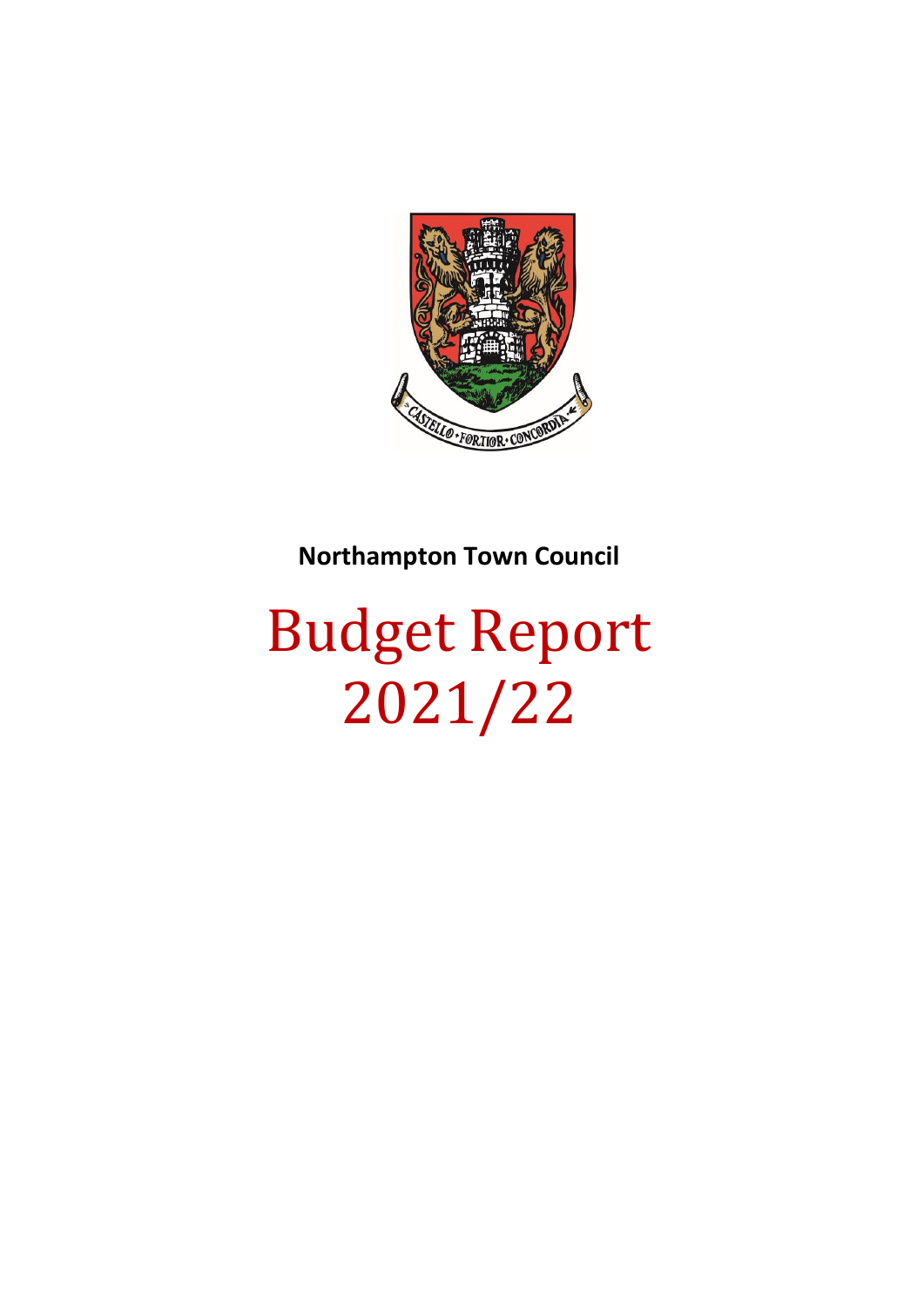## 25/05/2021 Northampton Town Council 10:26 Annual Budget - By Centre

2021/2022

|                                     | <b>Budget</b> |   | Agreed    |  |
|-------------------------------------|---------------|---|-----------|--|
| 101 Central Administration          |               |   |           |  |
| 4000 Salaries NI and Pension        |               | £ | 316,000   |  |
| 4001 Staffing Contingency           |               | £ | 97,000    |  |
| 4005 Covid Resp' & Set-up costs     |               | £ | 50,000    |  |
| 4006 Recruitment                    |               | £ | 5,000     |  |
| 4010 Payroll Costs                  |               | £ | 1,500     |  |
| 4015 Travel and Subsistance         |               | £ | 2,000     |  |
| 4027 Training and Staff Development |               | £ | 10,000    |  |
| 4101 Office Supplies & Photocopying |               | £ | 5,000     |  |
| 4110 Post                           |               | £ | 2,000     |  |
| 4120 Subscriptions                  |               | £ | 12,000    |  |
| 4125 Telephone and Internet         |               | £ | 23,000    |  |
| 4128 Information Technology         |               | £ | 10,000    |  |
| 4130 Insurance                      |               | £ | 10,000    |  |
| 4143 Newsletter                     |               | £ | 10,000    |  |
| 4190 Equipment                      |               | £ | 20,000    |  |
| Overhead Expenditure Total Total    |               | £ | 573,500   |  |
| 105 Corporate Management            |               |   |           |  |
| 4150 Bank Charges                   |               | £ | 1,000     |  |
| 4155 Accounting Support             |               | £ | 4,000     |  |
| 4156 Audit Fees                     |               | £ | 4,000     |  |
| 4159 Legal & Professional Fees      |               | £ | 30,000    |  |
| 4160 NCALC Addl Support             |               | £ | 12,000    |  |
| 4162 Health and Safety              |               | £ | 10,000    |  |
| Overhead Expenditure Total Total    |               | £ | 61,000    |  |
| 110 Civic and Democratic            |               |   |           |  |
| 4200 Elections                      |               | £ | 70,000    |  |
| 4210 Mayoral Allowance              |               | £ | 28,000    |  |
| 4211 Mayor's Transport              |               | £ | 27,000    |  |
| 4212 Councillor Allowances          |               | £ | 30,000    |  |
| 4213 Councillor Training/Conference |               | £ | 5,000     |  |
| 4214 Civic Events                   |               | £ | 12,000    |  |
| 4215 Civic Regalia                  |               | £ | 1,000     |  |
| 4216 Council Meetings & Room Hire   |               | £ | 5,000     |  |
| Overhead Expenditure Total          |               | £ | 178,000   |  |
| 115 Other Cost and Income           |               |   |           |  |
| 1150 Grants Received                |               | £ | 80,000    |  |
| 1176 Precept Received               |               | £ | 1,775,500 |  |
| <b>Total Income</b>                 |               | £ | 1,855,500 |  |